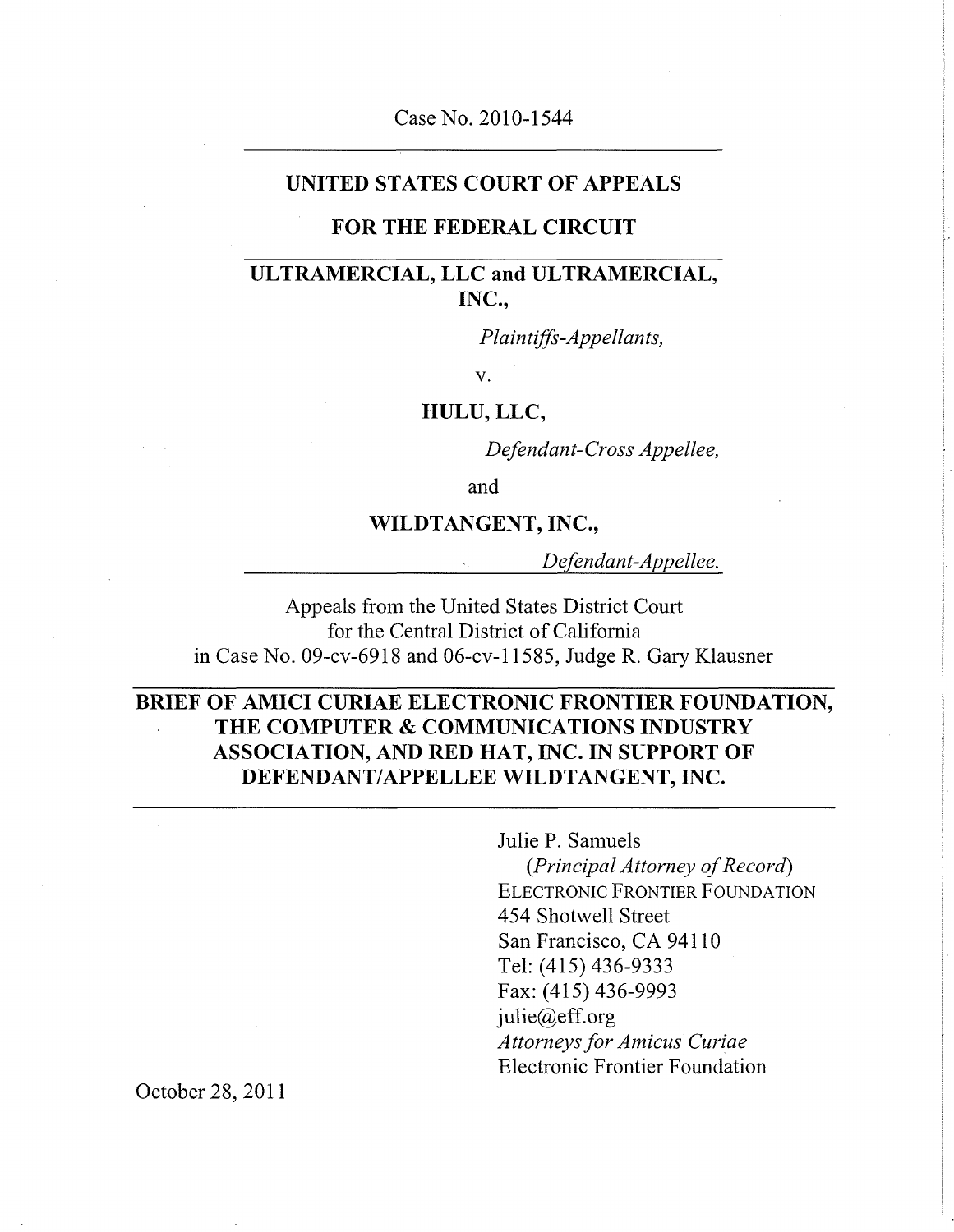### **CERTIFICATE OF INTEREST**

### **ELECTRONIC FRONTIER FOUNDATION**

Pursuant to Federal Circuit Rules 29(a) and 47.4, counsel for Amicus Curiae certifies that:

1. The full name of the amicus represented by me is:

Electronic Frontier Foundation

2. The name of the real party in interest (if the party named in the caption is not the real party in interest) represented by me is:

N/A

3. All parent corporations and any publicly held companies that own 10 percent or more of the stock of the amicus curiae represented by me are:

None.

4. The name of all law firms and the partners or associates that appeared for the party or amicus now represented by me in the trial court or are expected to appear in this Court is: Julie P. Samuels, Electronic Frontier Foundation, San Francisco, California.

October 28, 2011

Jühlie P. Samuels

*Attorneys for Amicus Curiae*  ELECTRONIC FRONTIER FOUNDATION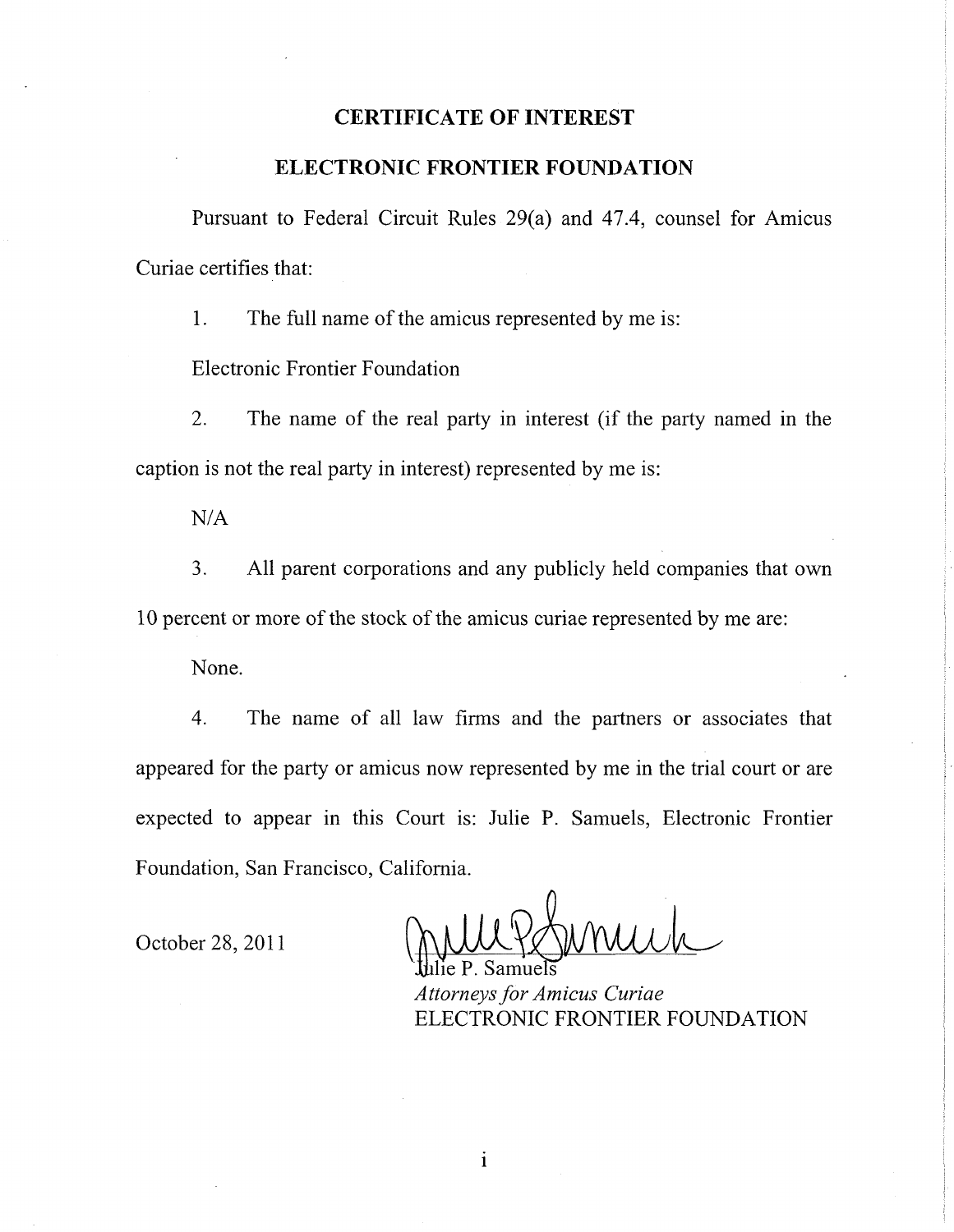### **CERTIFICATE OF INTEREST**

### **THE COMPUTER & COMMUNICATIONS INDUSTRY ASSOCIATION**

Pursuant to Federal Circuit Rules 29(a) and 47.4, counsel for Amicus Curiae certifies that:

1. The full name of the amicus represented by me is:

The Computer & Communications Industry Association

2. The name of the real party in interest (if the party named in the caption is not the real party in interest) represented by me is:

N/A

3. All parent corporations and any publicly held companies that own 10 percent or more of the stock of the amicus curiae represented by me are:

None.

4. The name of all law firms and the partners or associates that appeared for the party or amicus now represented by me in the trial court or are expected to appear in this Court is: None.

October 28, 2011

Matthew Schruers *Vice President, Law and Policy, for Amicus Curiae*  The Computer & Communications Industry Association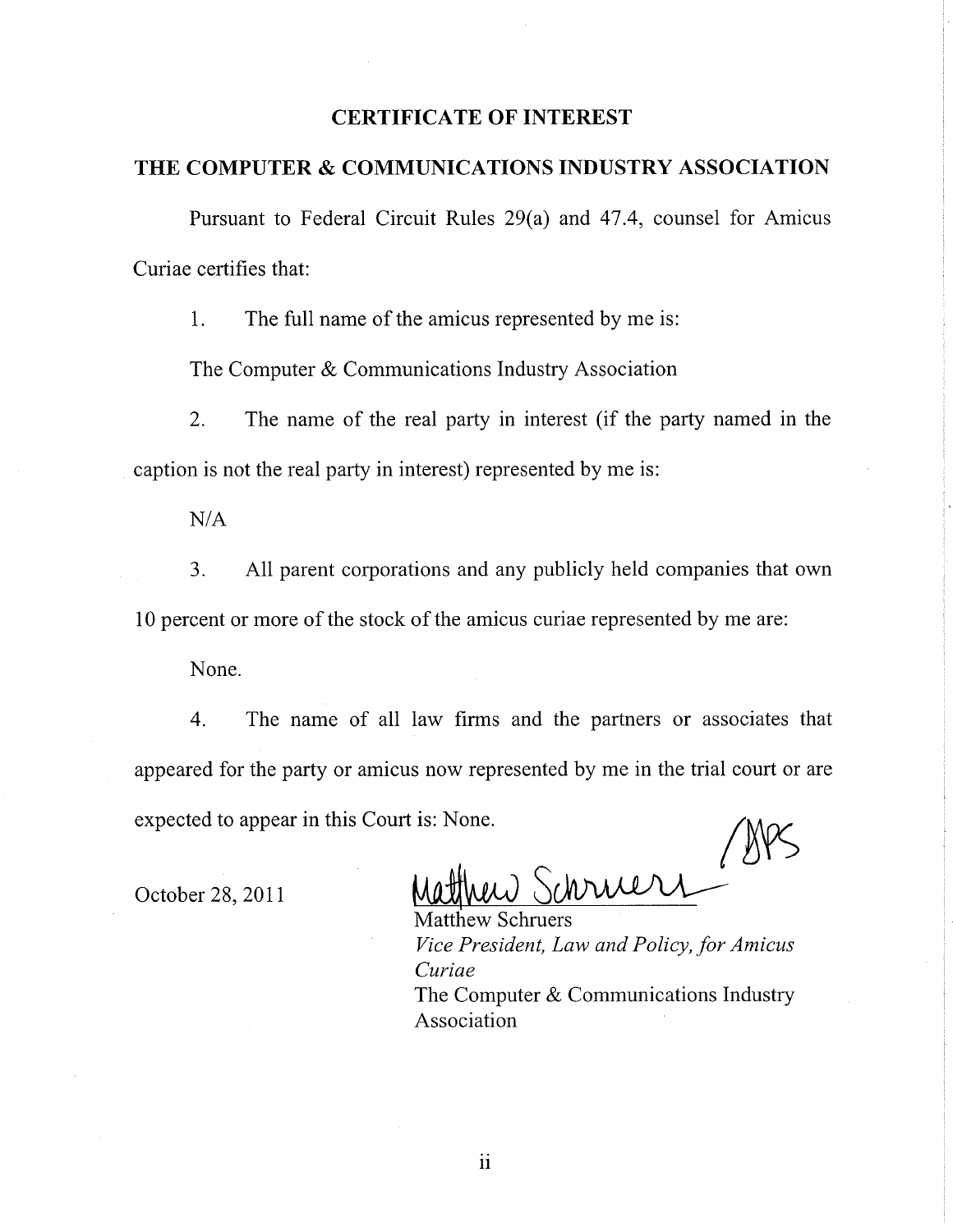#### **CERTIFICATE OF INTEREST**

### **RED HAT, INC.**

Pursuant to Federal Circuit Rules 29(a) and 47.4, counsel for Amicus Curiae certifies that:

1. The full name of the amicus represented by me is:

Red Hat, Inc.

2. The name of the real party in interest (if the party named in the caption is not the real party in interest) represented by me is:

N/A

3. All parent corporations and any publicly held companies that own 10 percent or more of the stock of the amicus curiae represented by me are:

Fidelity Management & Research Company and T. Rowe Price

4. The name of all law firms and the partners or associates that appeared for the party or amicus now represented by me in the trial court or are expected to appear in this Court is: None.

October 28, 2011

hert H. Tiller Vice President & Assistant General Counsel, IP *Attorneys for Amicus Curiae*  Red Hat, Inc.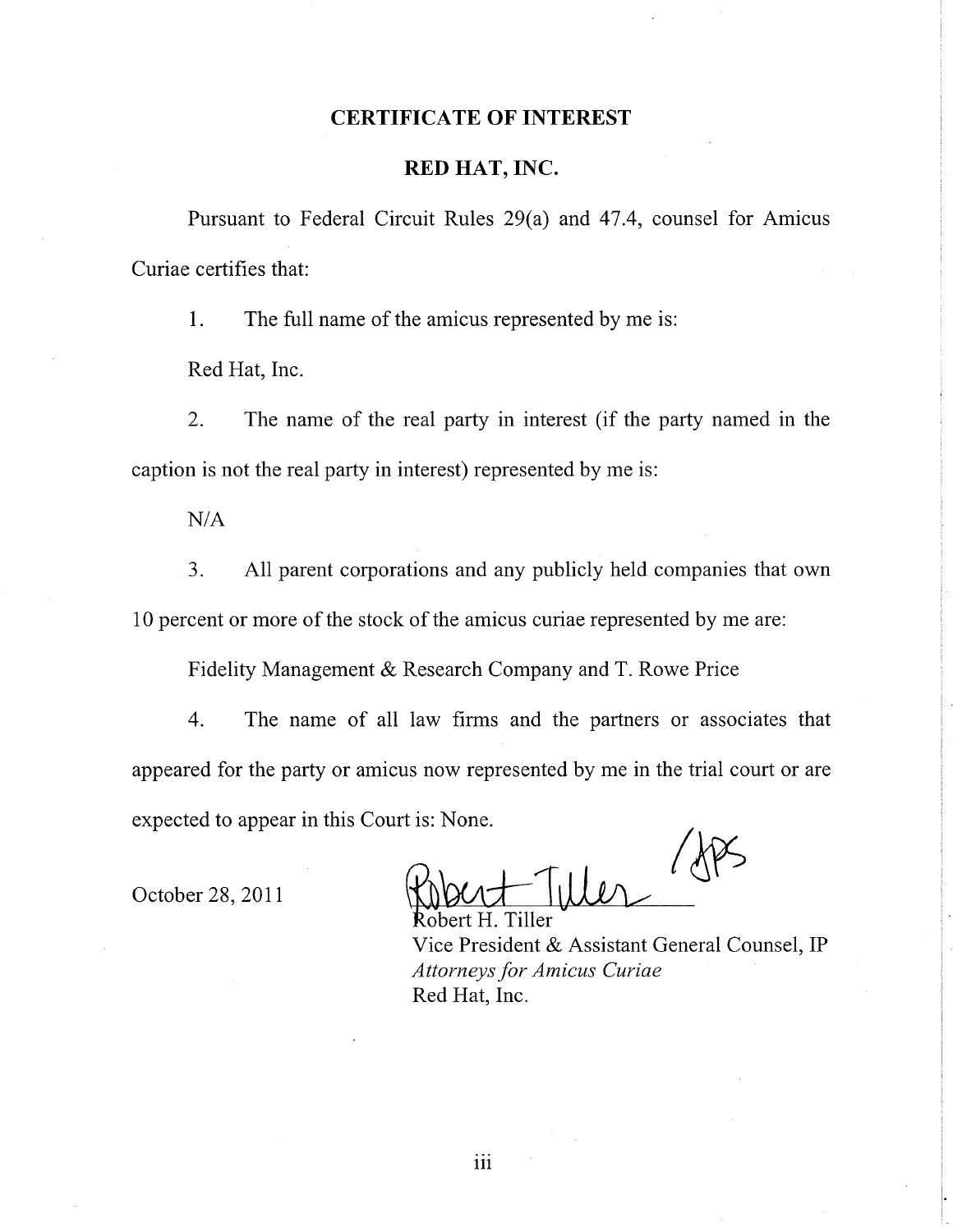# **TABLE OF CONTENTS**

|             | STATEMENT OF IDENTITY AND INTEREST OF AMICI CURIAE1                                                         |  |
|-------------|-------------------------------------------------------------------------------------------------------------|--|
|             |                                                                                                             |  |
|             |                                                                                                             |  |
| $A_{\cdot}$ | Section 101 Abstractness as a Bar to Patentability Raises<br>Recurring Questions of Exceptional Importance4 |  |
| <b>B.</b>   | The Impermissibly Abstract Nature of the '545 Patent Causes                                                 |  |
|             |                                                                                                             |  |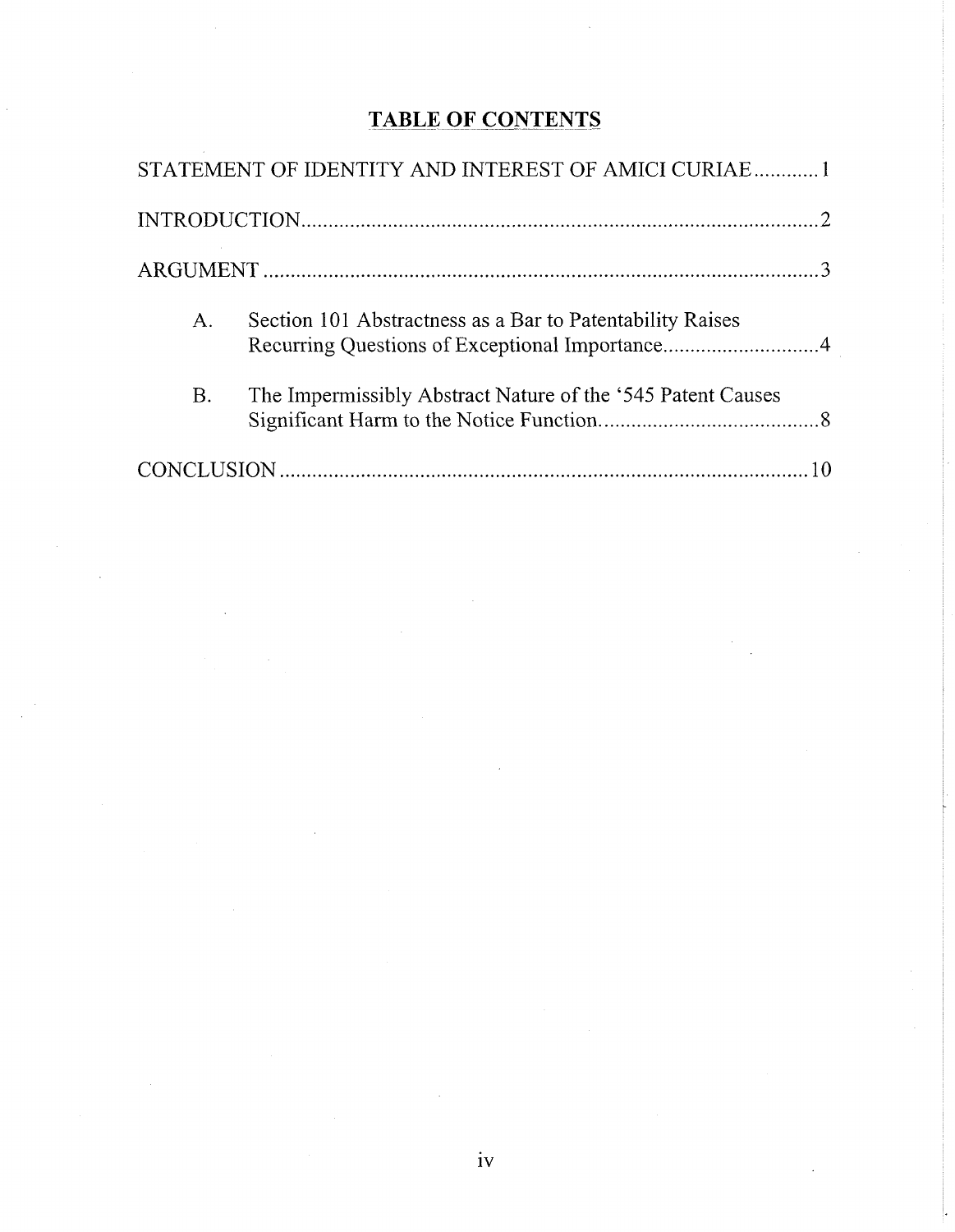# **TABLE OF AUTHORITIES**

 $\cdot$ 

# **Federal Cases**

| Amgen Inc. v. Hoechst Marion Roussel, Inc.,                                   |
|-------------------------------------------------------------------------------|
|                                                                               |
| Bilski v. Kappos,                                                             |
|                                                                               |
| Classen Immunotherapies, Inc. v. Biogen IDEC,                                 |
| Nos. 2006-1634, 2006-1649, 2011 U.S. App. LEXIS 18126,                        |
|                                                                               |
| Cybersource Corp. v. Retail Decisions Inc.,                                   |
|                                                                               |
| Diamond v. Chakrabarty,                                                       |
|                                                                               |
|                                                                               |
| Diamond v. Diehr,                                                             |
|                                                                               |
| McClain v. Ortmayer,                                                          |
|                                                                               |
| PSC Computer Prods. v. Foxconn Int'l,                                         |
|                                                                               |
| Research Corp. Techs. v. Microsoft Corp.,                                     |
|                                                                               |
| Sony Elecs, Inc. v. United States,                                            |
|                                                                               |
|                                                                               |
| Ultramercial, LLC v. Hulu, LLC,<br>No. 2010-1544, 2011 U.S. App. LEXIS 19048, |
|                                                                               |
|                                                                               |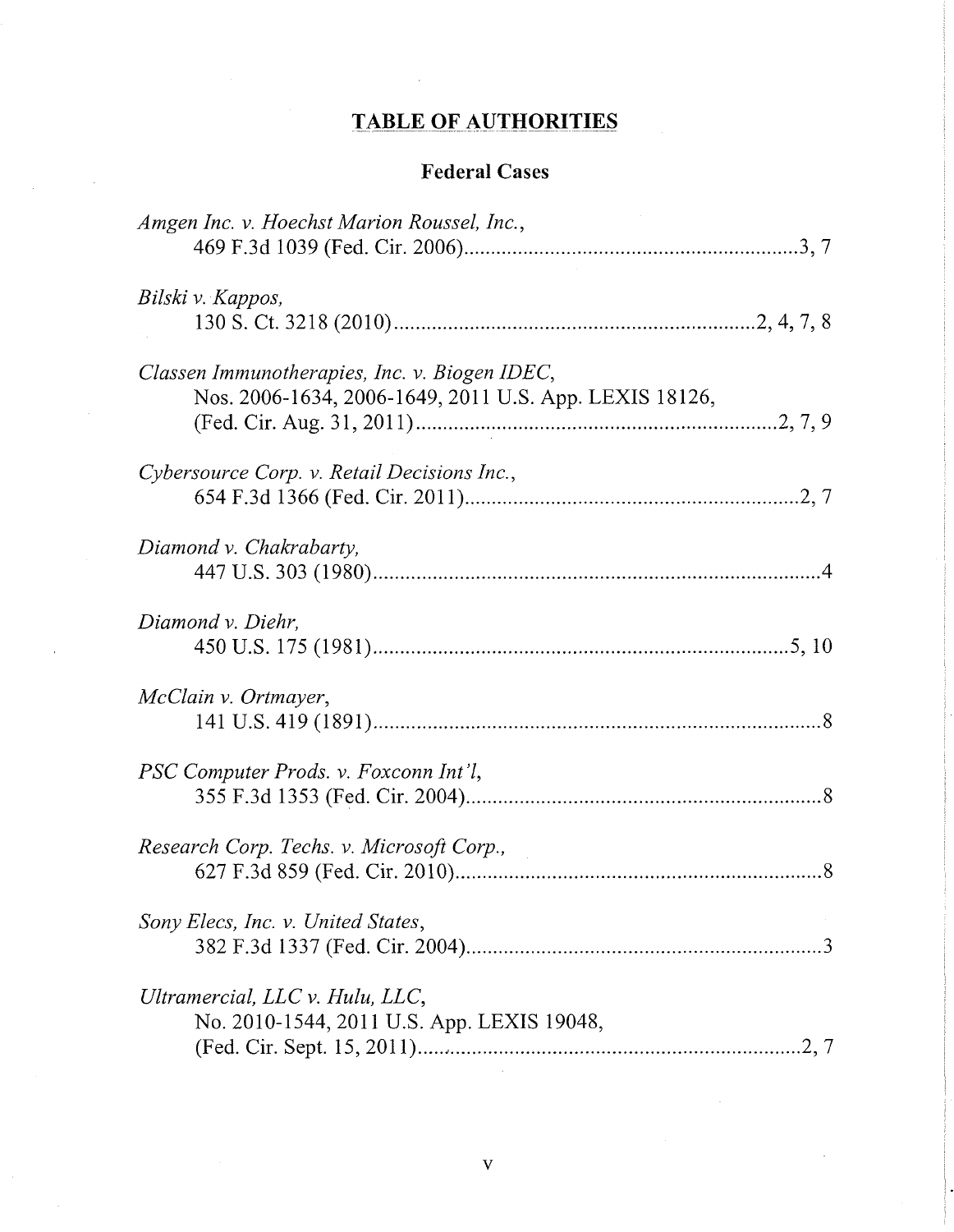# **Federal Statutes**

J,

## **Federai Rule**

|--|--|--|--|--|--|--|--|

 $\mathcal{A}^{\mathcal{A}}$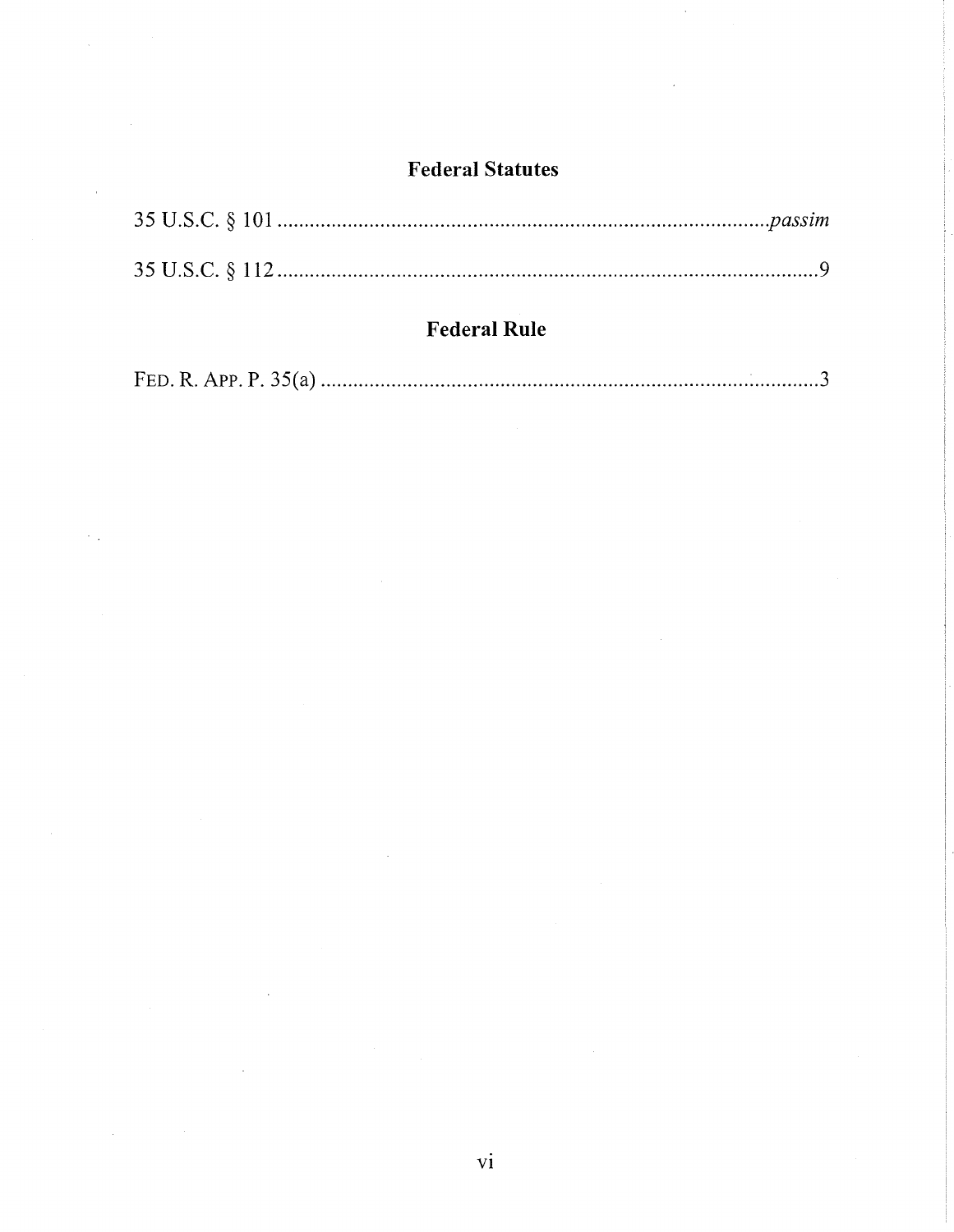#### **STATEMENT OF IDENTITY AND INTEREST OF AMICI CURIAE**

<span id="page-7-0"></span>The Electronic Frontier Foundation ("EFF") is a non-profit civil liberties organization that has worked for more than 20 years to protect consumer interests, innovation, and free expression in the digital world. EFF and its more than 14,000 dues-paying members have a strong interest in helping the courts and policy-makers in striking the appropriate balance between intellectual property and the public interest.

The Computer & Communications Industry Association ("CCIA") is a non-profit trade association dedicated to open markets, open systems, and open networks. CCIA members participate in many sectors of the computer, information technology, and telecommunications industries and range in size from small entrepreneurial firms to the largest in the industry. A list of CCIA's members is available at <[http://ccianet.org/members>](http://ccianet.org/members). CCIA members use the patent system regularly, and depend upon it to fulfill its constitutional purpose of promoting innovation. CCIA is increasingly concerned that the patent system has expanded without adequate accountability and oversight.

Red Hat, Inc. is the world's leading provider of open source software and related services to enterprise customers. Its software products are used by Wall Street investment firms, hundreds of Fortune 500 companies, and the United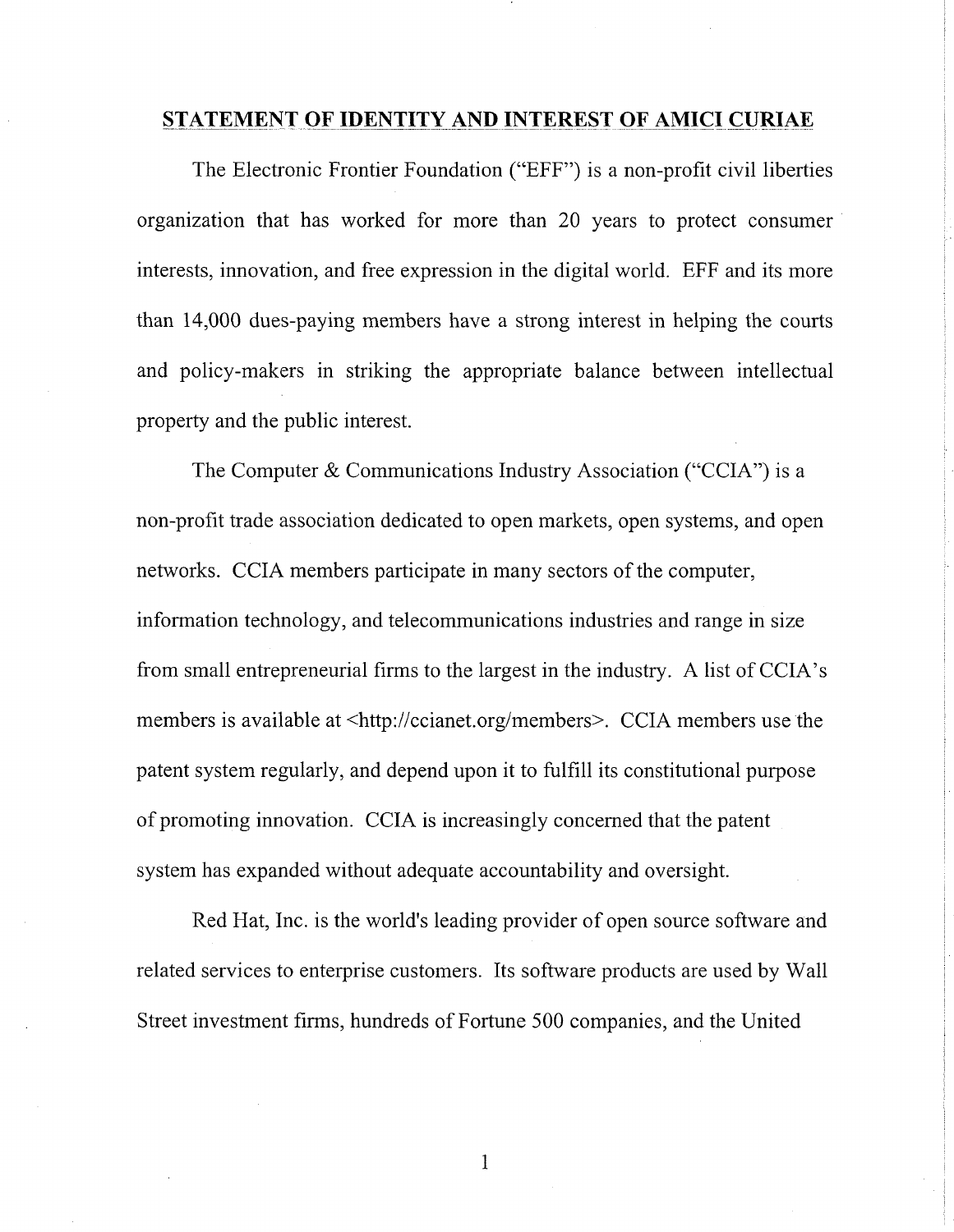States government. Headquartered in Raleigh, North Carolina, Red Hat has offices in 28 countries.<sup>1</sup>

### **INTRODUCTION**

<span id="page-8-0"></span>The Supreme Court's decision in *Bilski v. Kappos* has been cited by nearly 40 district and appellate courts since it was handed down just 16 months ago. Some of those cases, unfortunately, fail to heed Justice Stevens' warning that in "the area of patents, it is especially important that the law remain clear and stable." *Bilski* v. *Kappos,* 130 S. Ct. 3218, 3231 (2010) (Stevens, J., concurring). This Court alone, for example, issued three rulings during the summer of  $2011<sup>2</sup>$  that appear to contradict each other, and—when read together—imply a stringent rule not contemplated by the Supreme Court in Bilski, namely, that an otherwise abstract invention is patentable subject matter when tied to the Internet or other computerized material.

The threshold question of whether an invention is impermissibly abstract is one of great and growing importance before the courts. Because this Court's recent precedent appears to contradict the Supreme Court, and because the

<sup>&</sup>lt;sup>1</sup> No party's counsel authored this brief in whole or in part. Neither any party nor any party's counsel contributed money that was intended to fund preparing or submitting this brief. No person other than amici, their members members, or their counsel contributed money that was intended to fund preparing or

submitting this brief.<br>
<sup>2</sup> See Ultramercial, LLC v. Hulu, LLC, No. 2010-1544, 2011 U.S. App. LEXIS 19048, (Fed. Cir. Sept. 15, 2011); *Cybersource Corp.* v. *Retail Decisions Inc.,*  654 F.3d 1366 (Fed. Cir. 2011); *Classen Immunotherapies, Inc. v. Biogen IDEC,* Nos. 2006-1634, 2006-1649, 2011 U.S. App. LEXIS 18126, (Fed. Cir. Aug. 31,2011).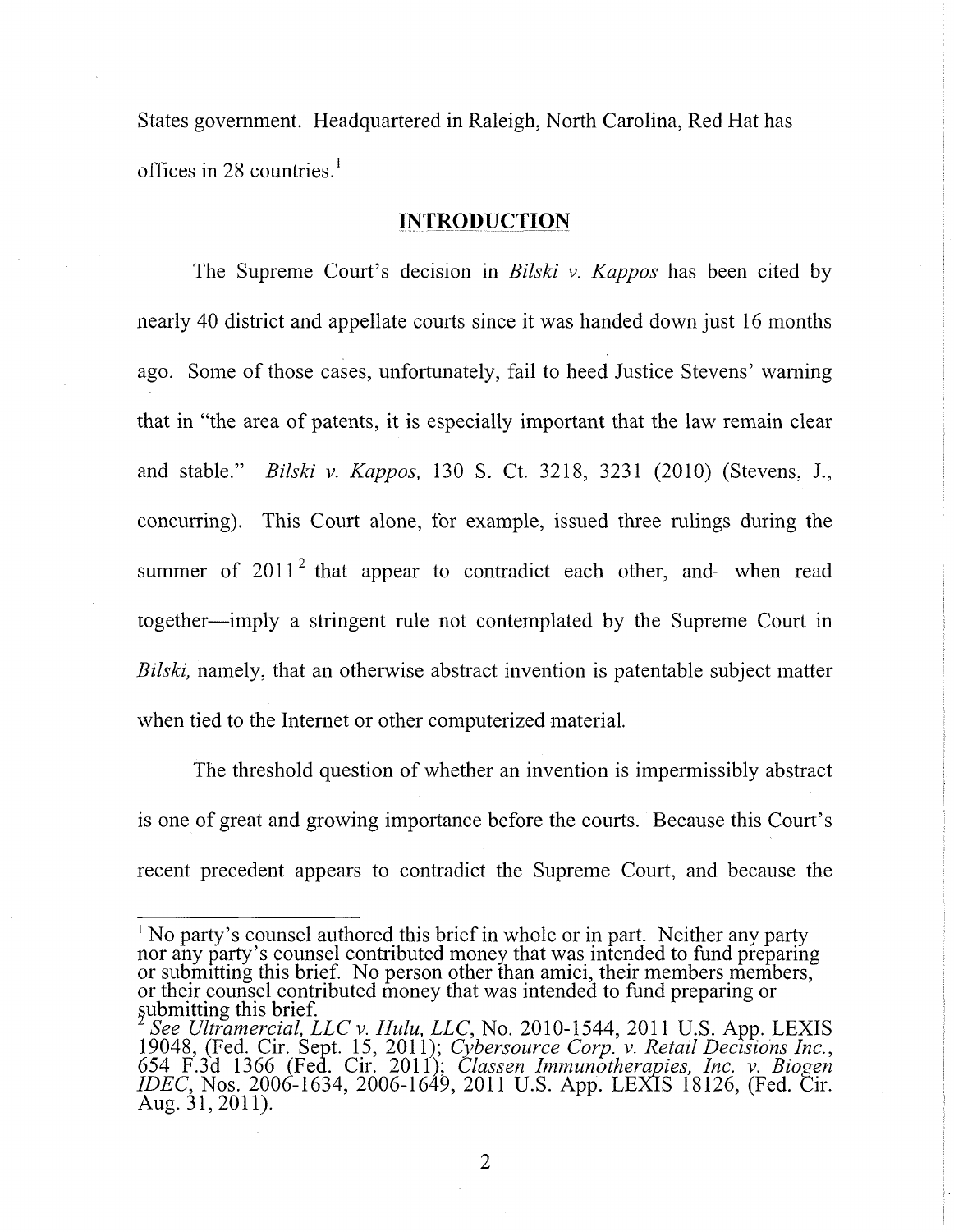panel's decision will negatively impact potential litigants and others affected by patent rights, this Court should rehear this matter en banc.

#### **ARGUMENT**

<span id="page-9-0"></span>This Court may choose to rehear a case en banc in order to "secure and maintain uniformity of the court's decisions" or when the case "presents a question of exceptional importance." FED. R. APP. P. 35(a). "As the rule states, one (or both) of the two articulated grounds is 'ordinarily' the justification for taking a case *en banc.* These two grounds are not, however, exclusive, and [this] court will take a case *en banc* for any appropriate reason." *Sony Elecs, Inc. v. United States,* 382 F.3d 1337, 1339 n.4 (Fed. Cir. 2004). In particular, the "Federal Circuit has a special obligation to provide predictability and consistency in patent adjudication, for [its] panel decisions are of nationwide effect." *Amgen Inc. v. Hoechst Marion Roussel, Inc.,* 469 F.3d 1039 (Fed. Cir. 2006) (Newman, J., dissenting from denial of pet. for reh'g en banc). This is especially true where, as here, "a lack of predictability [exists] about appellate outcomes, which may confound trial judges and discourage settlements." *Id.* at 1040 (Michel, C.J., dissenting from denial of pet. for reh'g en banc). In particular, the question of abstractness—especially as it applies to business methods tied to the Internet—is of exceptional importance in today's business and social climates and promises to be recurring.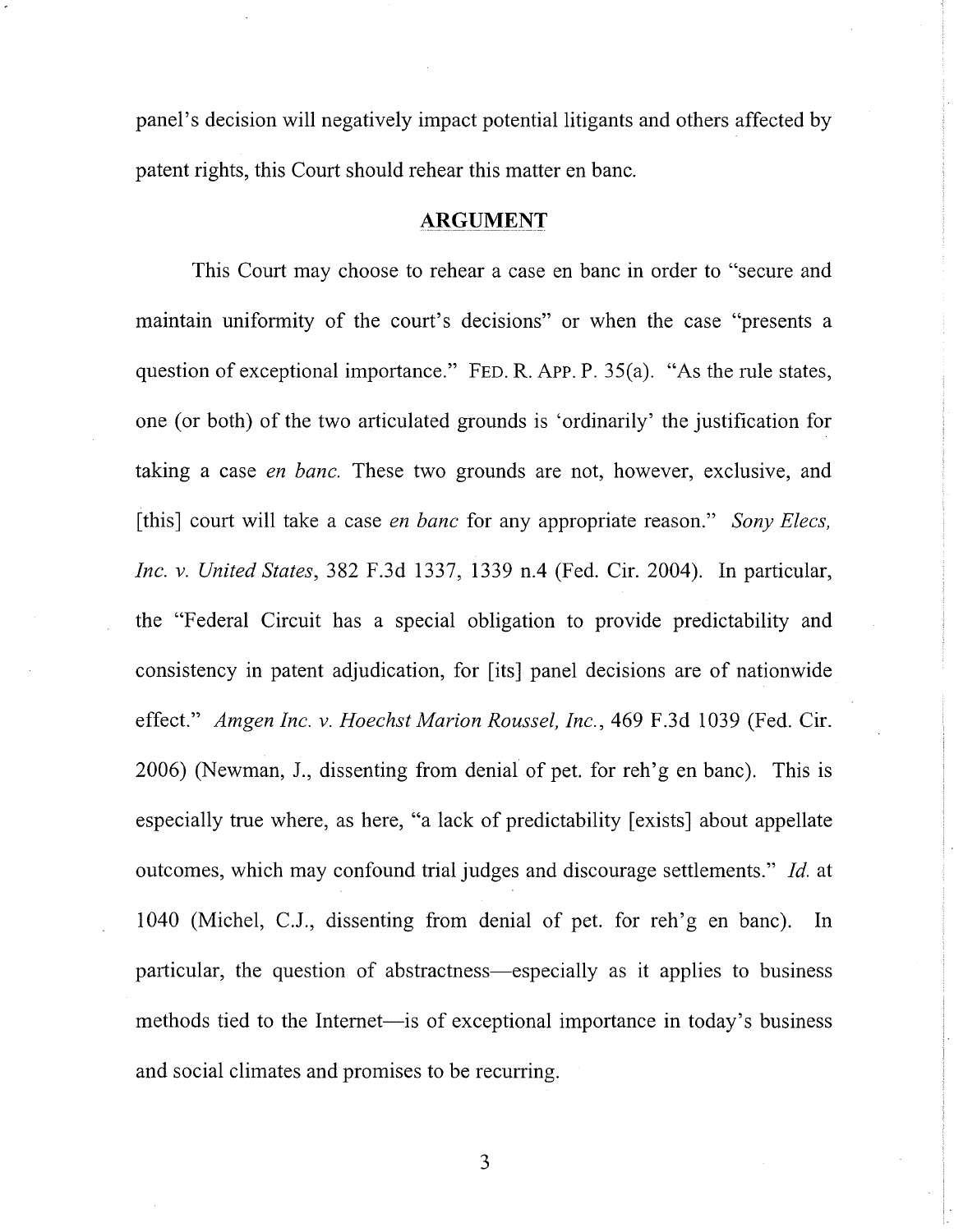# **A. Section 101 Abstractness as a Bar to Patentability Raises Recurring Questions of Exceptional Importance.**

<span id="page-10-0"></span>Section 101, which defines the subject matter that may be patented, serves as the primary threshold to limit the grant of exclusive rights where those rights are unnecessary and harmful. 35 U.S.C. § 101. The law provides "three specific exceptions to § 101's broad patent-eligibility principles: 'laws of nature, physical phenomena, and abstract ideas." *Bilski,* 130 S. Ct. at 3225 (quoting *Diamond* v. *Chakrabarty,* 447 U.S. 303, 309 (1980)). The threshold question of abstractness serves as an important check on inventions that could "pre-empt use of [an abstract] approach in all fields,  $[] \dots$  effectively grant [ing] a monopoly over an abstract idea." *Id.* at 3231. In *Bilski,* the Supreme Court made clear that it is more important now than ever to ensure that this bar to patentability remains high:

The Information Age empowers people with new capacities to perform statistical analyses and mathematical calculations with a speed and sophistication that enable the design of protocols for more efficient performance of a vast number of business tasks. If a high enough bar is not set when considering patent applications of this sort, patent examiners and courts could be flooded with claims that would put a chill on creative endeavor and dynamic change.

*Id.* at 3229.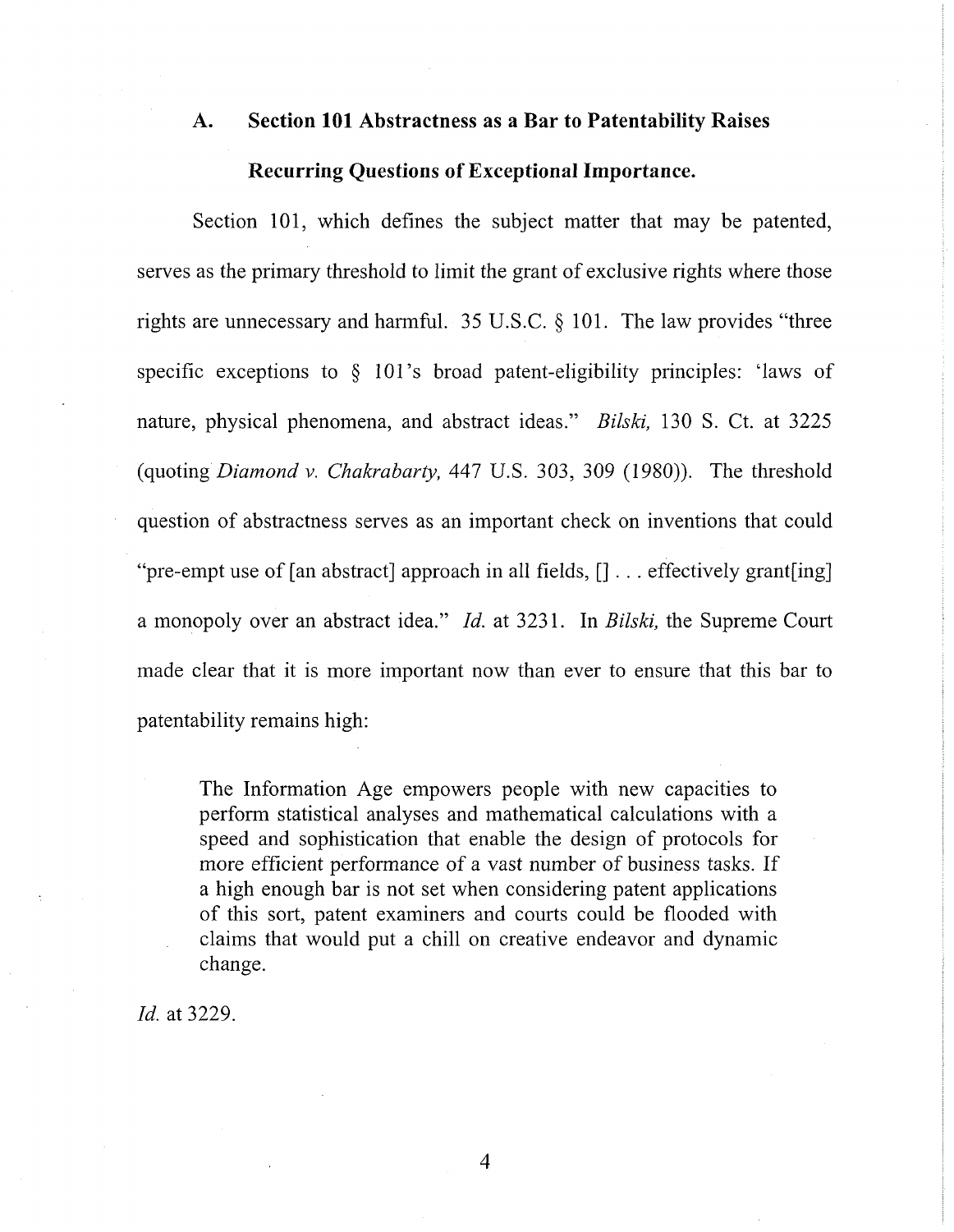Processes can be patentable subject matter, but only where those processes "detail a step-by-step method for accomplishing" the claimed invention. *Diamond* v. *Diehr,* 450 U.S. 175, 184 (1981). In *Diehr,* for example, the Supreme Court held that the incorporation of an equation—"not patentable in isolation"—would not render an entire patent not amenable to patenting when part of a larger, non-abstract invention. *Id.* at 188. Thus, the Court drew an important line in the sand: one cannot claim a monopoly over an abstract idea *(e.g.,* the equation), but may patent a larger process that might include the application of that idea. The *Diehr* Court further warned against circumventing the prohibition on patenting abstract ideas "by attempting to limit the use of the formula to a particular technological environment." *Id.* at 191.

The invention claimed in the '545 patent does not meet the § 101 standard set forth in *Diehr.* When taken together, the claims contain nothing more than an abstract process, at best solely tied "to a particular technological environment." The panel held that the patent was not impermissibly abstract because many of claimed steps "are *likely* to require intricate and complex computer programming" and that "certain of these steps clearly require specific application to the Internet and a cyber-market environment." Slip op. at 11 (emphasis added). But claims that are "likely" required to tie the claimed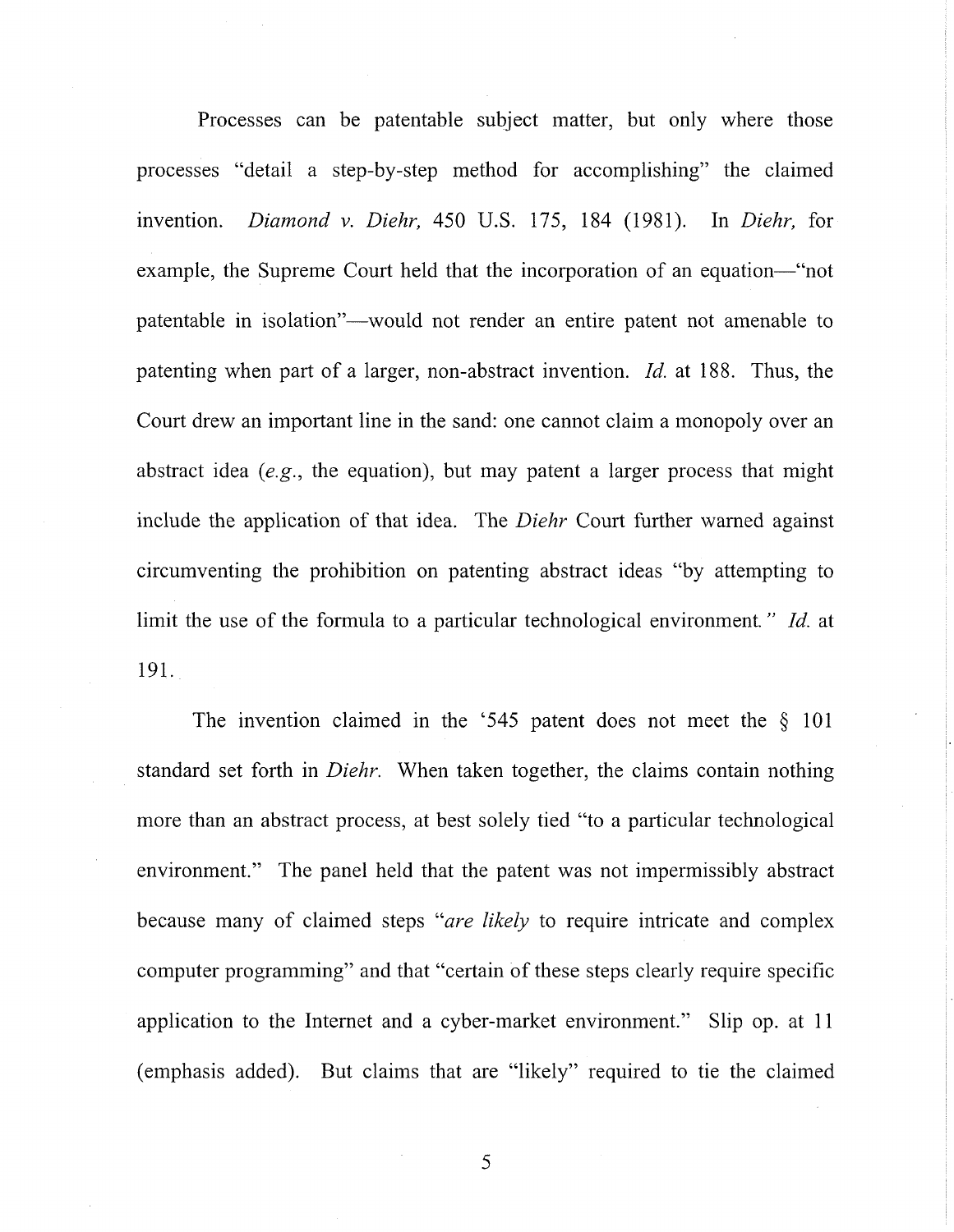invention to the Internet are simply not enough to find that the invention in the '545 patent—"a method for monetizing and distributing copyrighted products," essentially using advertising—not impermissibly abstract. The claims might very well be "likely" to require programming, but in actual fact they do *not*  recite any programming steps. (Even if they did recite such steps, the '545 patent would still be impermissibly abstract under § 101.)

Of course, much of the business we conduct on a daily basis now takes place on the Internet. For example, 79% of our population is now online. *ICT Data and Statistics*, INT'L TELECOMM. UNION, <http://www.itu.int/ITU->D/ict/statistics (follow link "Internet Users" on the right side of the web page) (last visited Oct. 25, 2011). Increasingly, the public uses the Internet for everyday activities.<sup>3</sup> Given this reality, merely tying an otherwise abstract business method to that environment cannot serve to make that method patentable. Likewise, a general business process of displaying ads to viewers

<sup>3</sup> See, e.g., Solarina Ho, *Do You Find Yourself Going Online More and More?*, REUTERS.COM (Nov. 5, 2007), http://www.reuters.com/article/2007/11/06/usinternet-poll-idUSN0559828420071106 (indicating 79% of adults, or 178 million, go online); Cecily Hall, *Consumers Find a Friend on the Internet*, PEW INTERNET (Aug. 19, 2009), <http://pewinternet.org/Media->

Mentions/2009/Consumers-Find-a-Friend-in-the-Internet.aspx (stating 69% of U.S. adults log onto the web to aid decision making). Indeed, Americans rely on the web for activities ranging from dating to finance. *See* Susannah Fox, *Online Banking 2005,* PEW INTERNET (Feb. 9, 2005),

<http://www.pewinternet.org/Reports/2005/Online-Banking-2005.aspx>(stating a quarter of adults use online banking); Sharon Jayson, *Online Daters Report Positive Connections*, PEW INTERNET (Mar. 5, 2006)

[http://pewinternet.org/Media-Mentions/2006/Online-daters-report-positive](http://pewinternet.org/Media-Mentions/2006/Online-daters-report-positive-)connections.aspx (finding 16 million people use online dating services).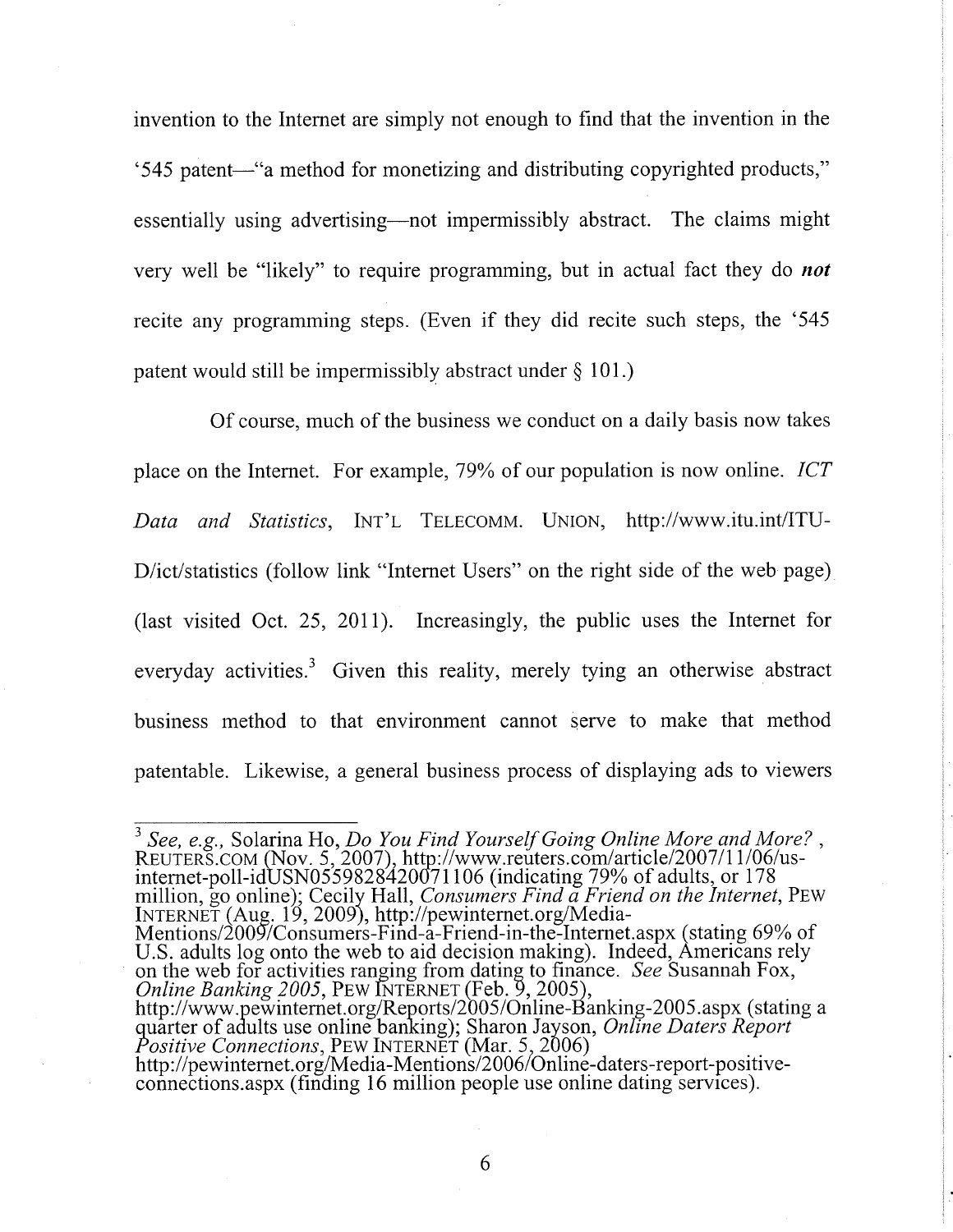prior to the showing of copyrighted content on the Internet is no less abstract than using television or radio for the same purpose. Indeed, since using the Internet usually requires at least some amount of computer programming, any claim that recites "Internet" could satisfy the panel decision's test of "likely to require intricate and complex computer programming."

Not only is the threshold issue of abstractness as it relates to internetbased inventions one of exceptional importance, but it is recurring. The *Bilski*  ruling is just over one year old, and yet we are already faced with inconsistent rulings from this Court. Brief of Defendant-Appellee at 8-9, *Ultramercial LLC*  v. *Hulu,* No. 2010-1544 (Fed. Cir. Oct. 14, 2011) ("Def. Br."). This case, *Classen,* and *Cybersource* can be read together, but only if one comes to the conclusion that merely tying an otherwise abstract business method to the Internet or a "cyber-market environment" somehow makes that method no longer abstract.<sup>4</sup> Id. at 11. This strained reading provides potential litigants with little guidance as to the contours of impermissibly abstract subject matter under § 101, which in turn will discourage settlement. *See Amgen,* 469 F.3d at 1040 (Michel, C.J., dissenting from denial of pet. for reh'g en banc). Indeed, the instances of litigation over the question of  $\S$  101 abstractness have risen: for example, in the first year since *Bilski* came down, the Board of Patent Appeals

<sup>&</sup>lt;sup>4</sup> If this reading is not what the panel had in mind, then that is yet another reason for rehearing en banc: to secure and maintain uniformity of the court's decisions.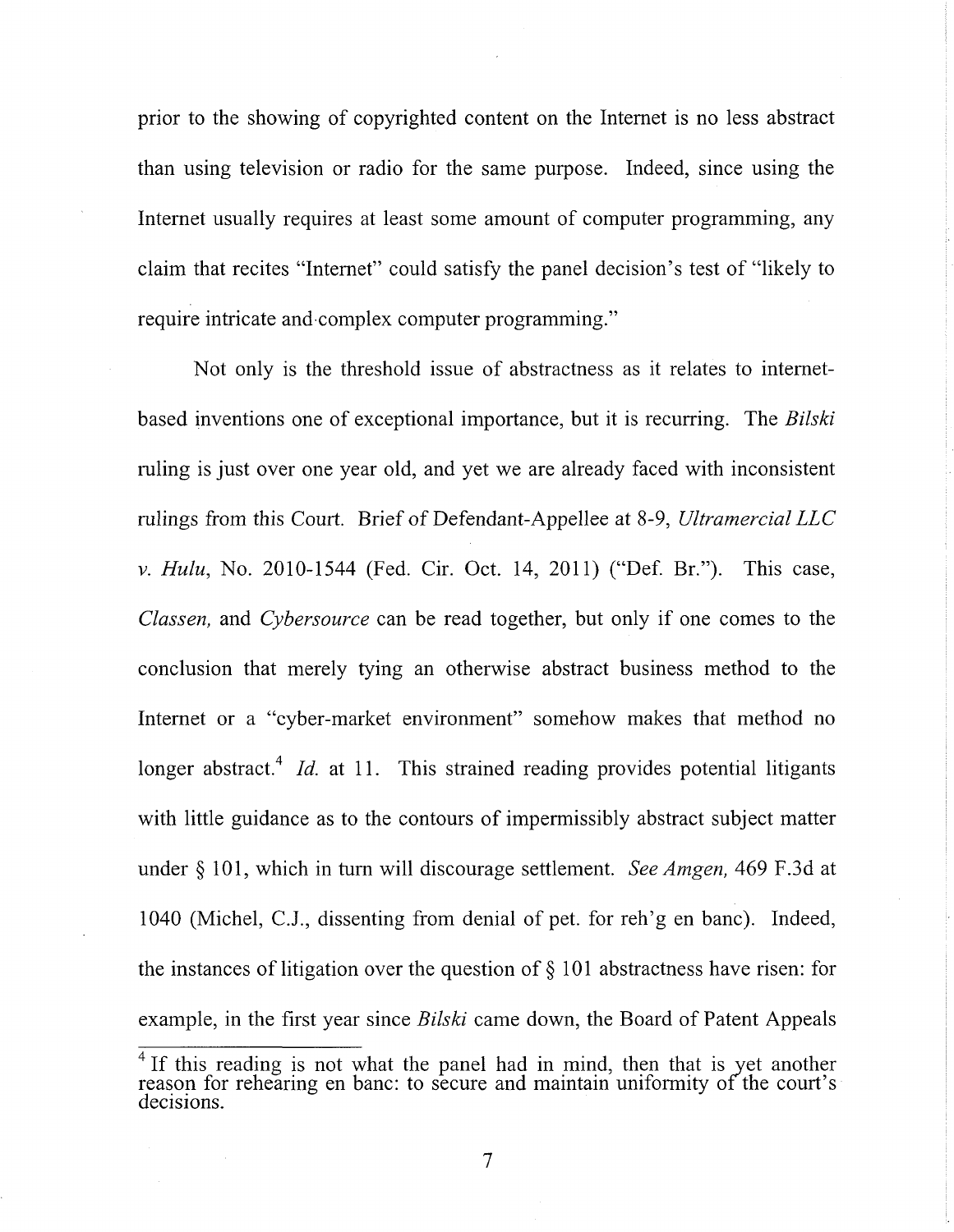and Interferences has issued 182 decisions on subject matter eligibility.<sup>5</sup> The trend shows no sign of slowing down.

In *Bilski,* the "Supreme Court did not presume to provide a rigid formula or definition for abstractness." *Research Corp. Techs,* v. *Microsoft Corp.,* 627 F.3d 859, 868 (Fed. Cir. 2010). By the same token, there cannot be a rigid formula for what is *not* abstract. When taken together, this Court's recent decisions suggests otherwise. Def. Br. 8-9. To clarify that no such "Internet or computer" test exists, this Court should rehear this matter en banc.

# **B. The Impermissibly Abstract Nature of the '545 Patent Causes Significant Harm to the Notice Function.**

<span id="page-14-0"></span>Not only does the panel decision threaten to give some kind of § 101 blessing to virtually every invention that allegedly takes place on the Internet, but it also threatens to further degrade the notice function of patents. The notice function serves an important role in the larger patent bargain: in order to obtain a limited monopoly, a patent owner must teach the public how to practice the technology and also "apprise the public of what is still open to them." *McClain*  v. *Ortmayer,* 141 U.S. 419, 424 (1891); *PSC Computer Prods, v. Foxconn Int'l,*  355 F.3d 1353, 1359 (Fed. Cir. 2004).

<sup>5</sup> Michelle K. Holoubek, *One Year Post-Bilski: How the Decision is Being Interpreted*, IP WATCHDOG (June 29, 2011) [http://ipwatchdog.com/2011/06/29/one-year-post-bilski-how-the-decision-is](http://ipwatchdog.com/2011/06/29/one-year-post-bilski-how-the-decision-is-)being-interpreted/id=17935/.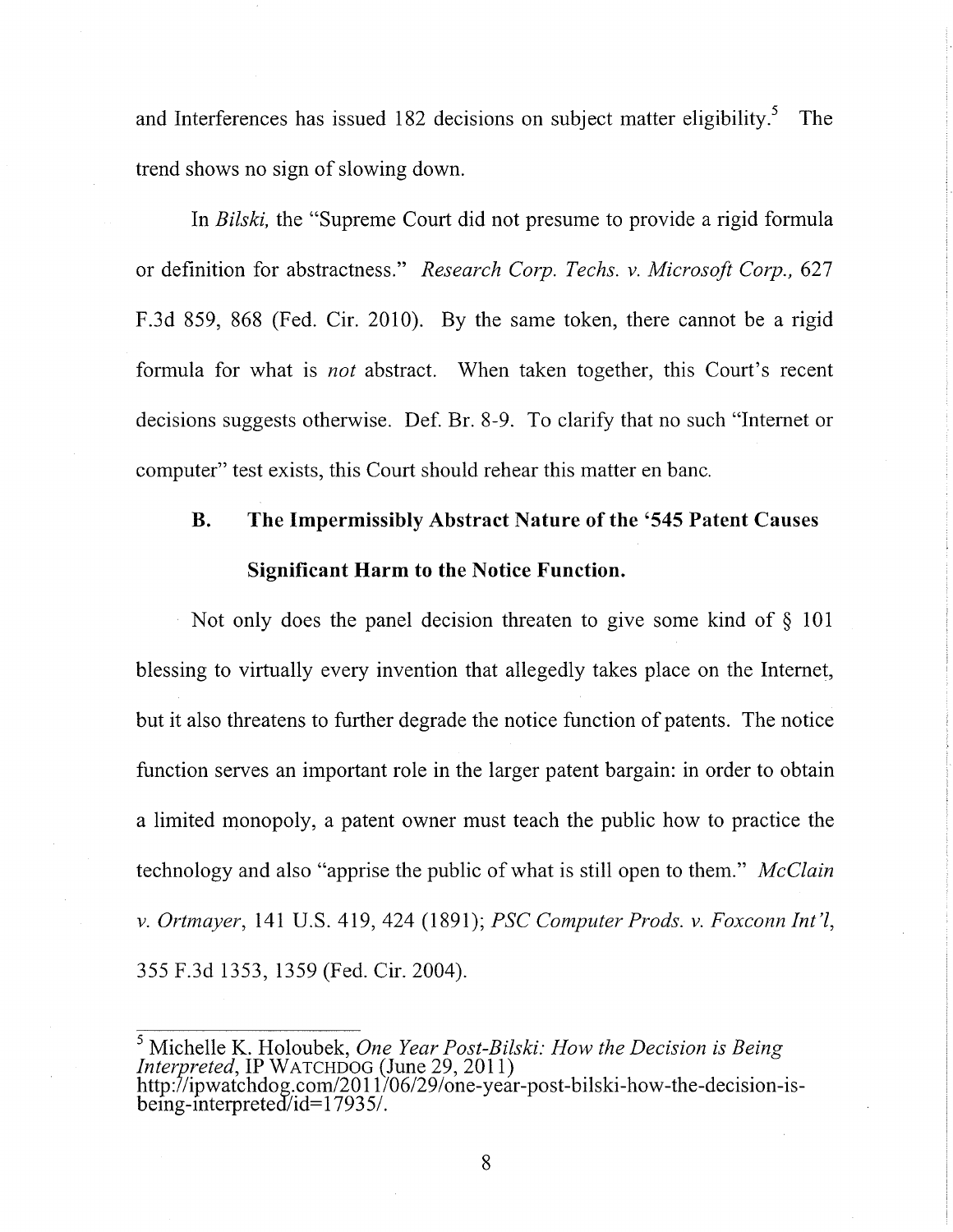While important, the public notice function of software patents in particular is notoriously ineffective, even for those skilled in the relevant art. For example, as noted by the FTC, because little clarity exists in claim language typically used in software patents, many in the IT sector have admitted to "frequently" not performing clearance searches and even simply ignoring patents. FTC Report at 80 ("the notice function 'is not well served at all'").

While 35 U.S.C. § 112 requires a patent owner to set out its invention "in such full, clear, concise, and exact terms as to enable any person skilled in the art to which it pertains, or with which it is most nearly connected, to make and use the same  $\ldots$ ," the § 101 limits on patentability likewise serve as an important incentive for careful claim drafting. "If § 101 causes the drafting of careful, concrete, specific claims over abstract, conceptual claims, I see no harm. The world will have clear notice of the scope of such patent rights." *Classen,* 2011 U.S. App. LEXIS 18126 at \*69, n.3 (Moore, J., dissenting).

To the extent  $\S$  101's limits on patentability lead to careful claim drafting, they have failed here. The '545 patent's claims include no detail on how to practice the invention online. Rather, they simply recite that the

The patent does include flow charts, but those charts have no mention of "intricate and complex computer programming." Rather, the flow charts merely set forth an abstract process.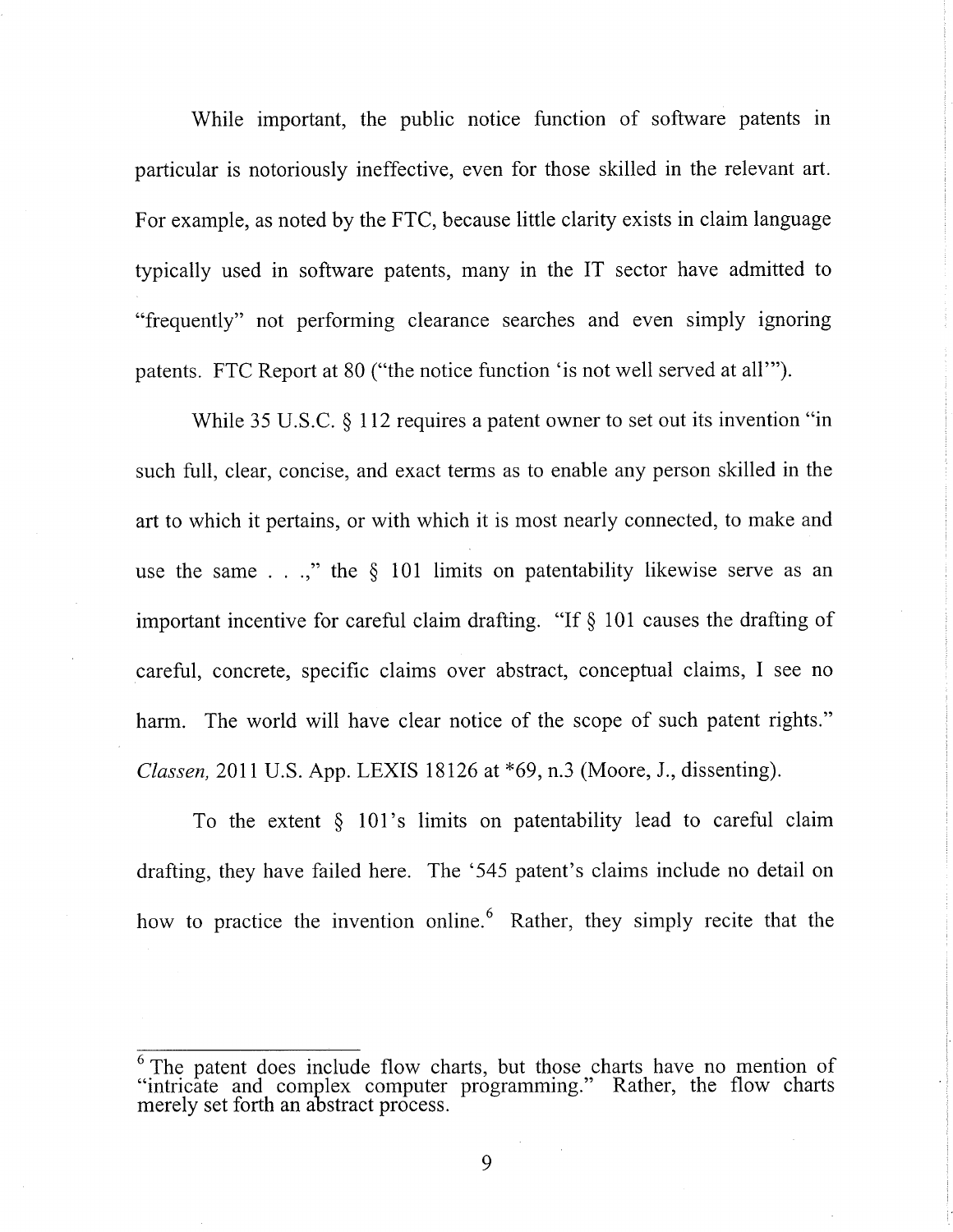method should take place "over the Internet" three times<sup>7</sup> and merely once explicit requirement regarding drafting *per se*, it does require that the patent's claims be considered. See, e.g., Diehr, 450 U.S. at 188 ("In determining the eligibility of respondents' claimed process for patent protection under section 101, their *claims* must be considered as a whole.") (emphasis added). The claims at issue here do nothing more than tie the alleged invention to the claims at issue here do nothing more than tie the alleged invention to the Internet the same way that businesses are conducted on the Internet everyday. They fail to put potentially infringing parties on notice of what the invention *actually is* without explaining how it differs from the mere abstract idea of *actually is* without explaining how it differs from the mere abstract idea of exchanging advertising views for access to protected content. This failure of notice is a direct result of a set of impermissibly abstract claims.

### **CONCLUSION**

<span id="page-16-0"></span>In light of the foregoing, Amici respectfully request that this Court rehear this matter en banc.

<sup>&</sup>lt;sup>7</sup> "A method for distribution of products over the Internet" (cl. 1); "a third step of providing the media product for sale at an Internet website" (cl. 1); "a first step providing a product list on an Internet website" (cl. 8).

<sup>&</sup>quot;The method of claims 1 or 8, wherein the media product accessed by the consumer is downloaded to the memory of a personal computer of the consumer." (cl. 16).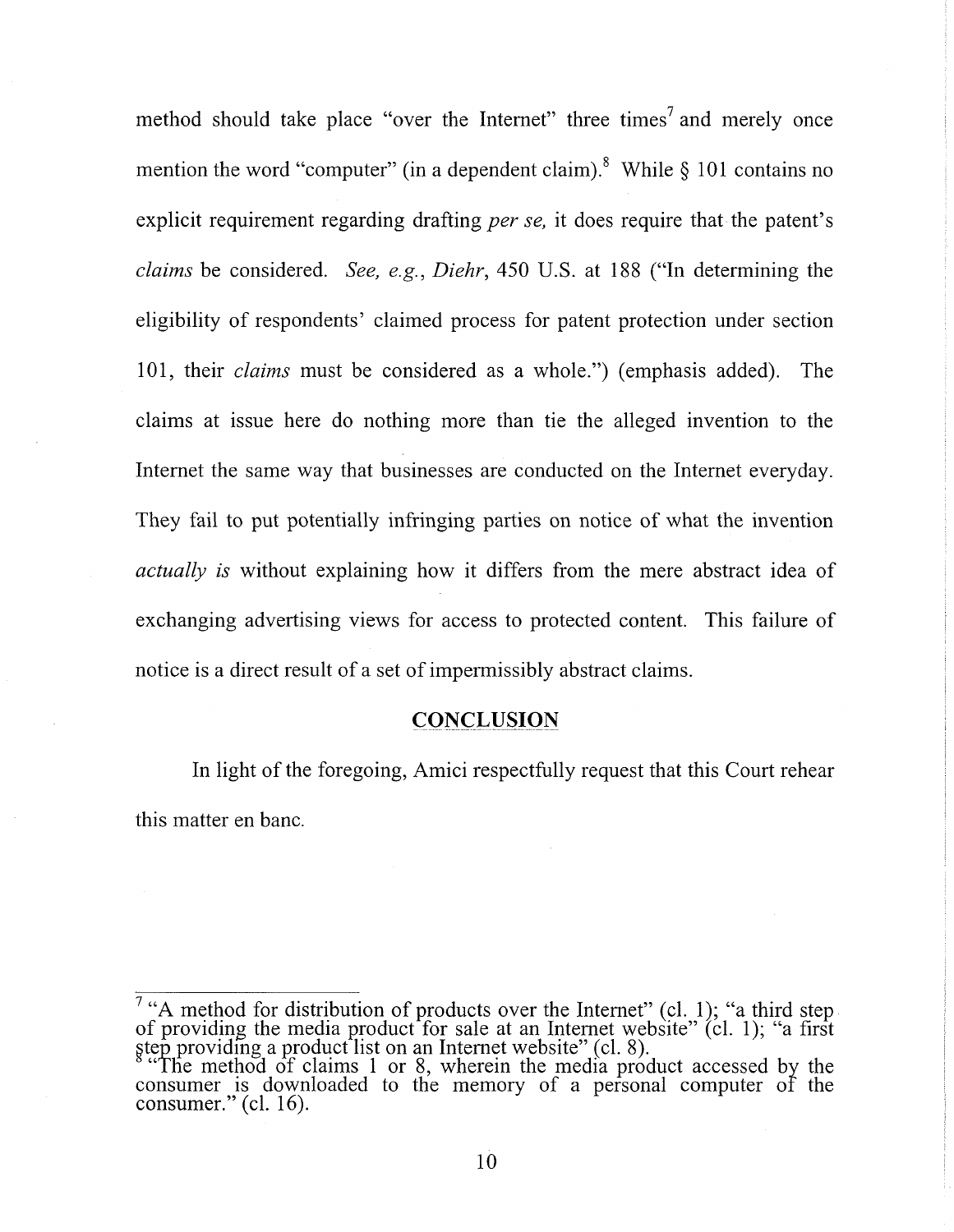Respectfully submitted,

## ELECTRONIC FRONTIER FOUNDATION

 $\overline{\mathcal{L}}$ Julie P. Samuels

ELECTRONIC FRONTIER FOUNDATION 454 Shotwell Street San Francisco, CA 94110 Tel: (415) 436-9333 Fax: (415) 436-9993 [julie@eff.org](mailto:julie@eff.org)

*Attorneys for Amicus Curiae*  Electronic Frontier Foundation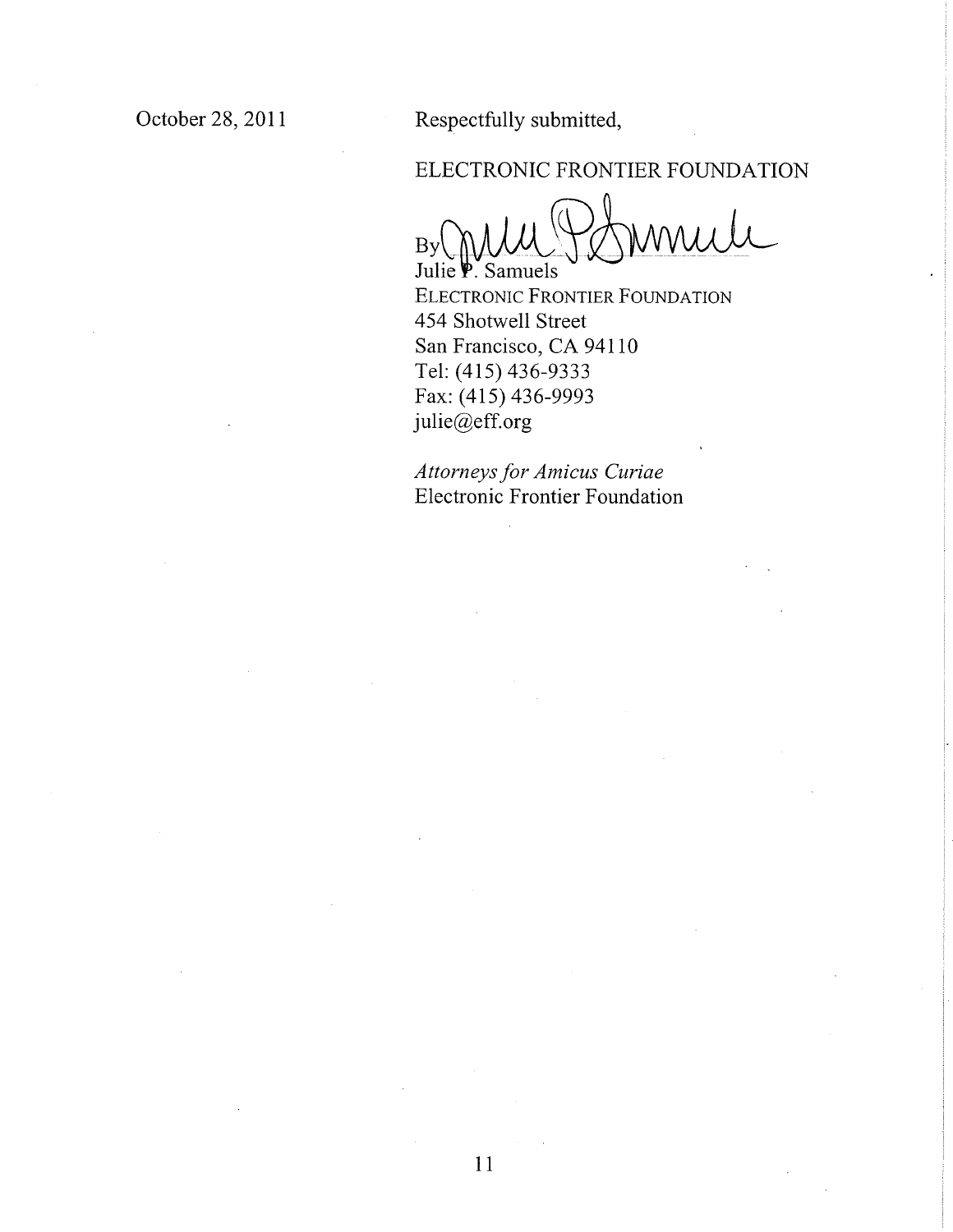#### **CERTIFICATE OF SERVICE**

I hereby certify that the foregoing Brief of Amici Curiae Electronic Frontier Foundation, The Computer & Communications Industry Association, and Red Hat, Inc., was filed on this date pursuant to Fed. R. App. P.  $25(a)(2)(B)(ii)$  by dispatch of the original and thirty copies by Federal Express for delivery to the clerk on the next business day, addressed as follows:

Jan Horbaly Circuit Executive and Clerk of the Court Office of the Clerk US Court of Appeals for the Federal Circuit 717 Madison Place, N.W., Room 401 Washington, D.C. 20439

On the same date, two true and correct bound copies of the foregoing Brief of Amicus Curiae Electronic Frontier Foundation were served on counsel for all parties on this date by Federal Express overnight delivery, addressed as

follows:

Darin W. Snyder, Esq. Luann L. Simmons, Esq. Nora M. Puckett, Esq. O'MELVENY & MYERS LLP Two Embarcadero Center, 28th Floor San Francisco, CA94111 Tel: (415)984-8700 Fax: (415) 984-8701 *Attorneys for Defendant Hulu, LLC* 

Lawrence M. Hadley, Esq. Katherine M. Malmberg, Esq. MCKOOL SMITH HENNIGAN, P.C.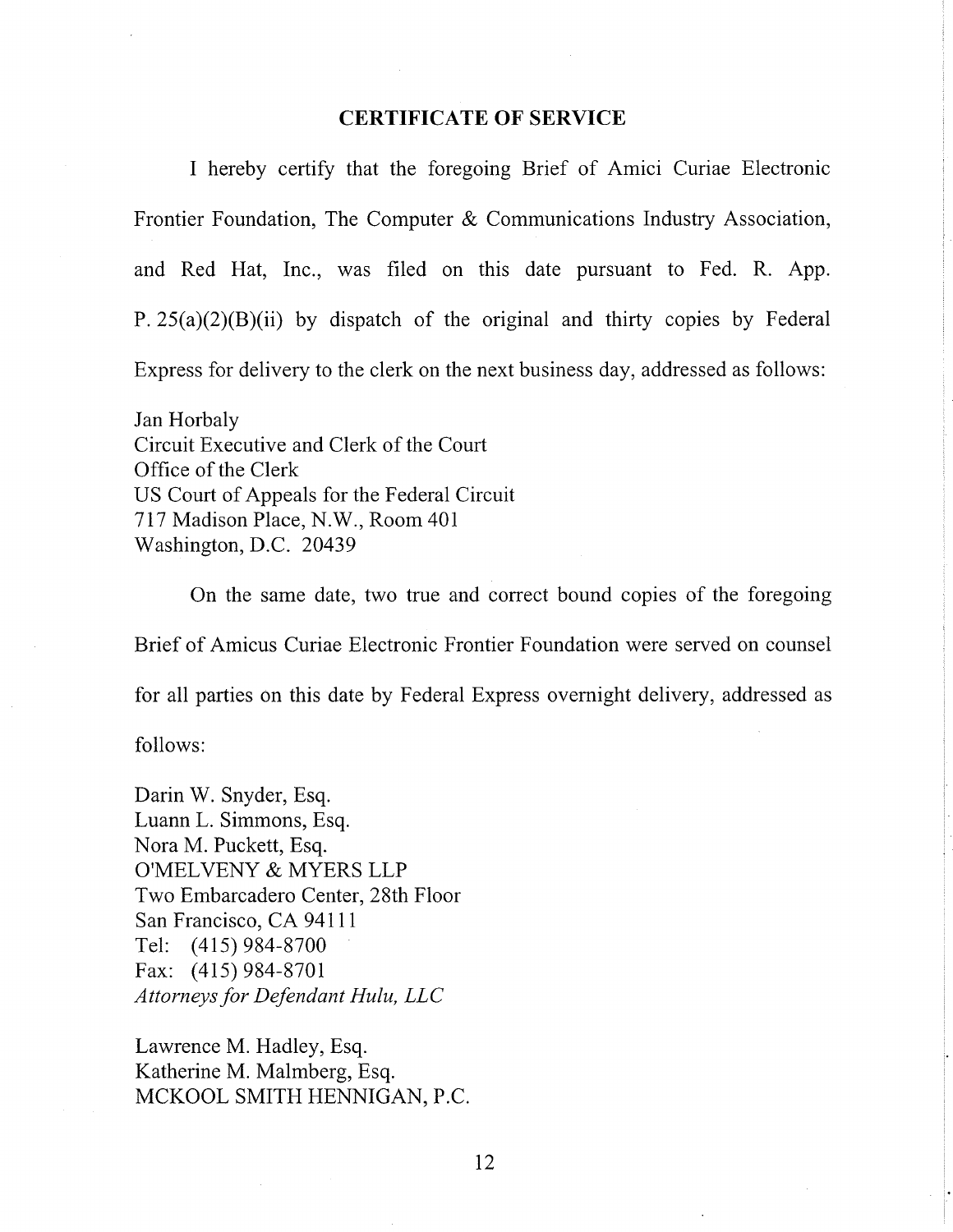865 S. Figueroa Street, Suite 2900 Los Angeles, CA 90017 Tel: (213) 694-1200 Fax: (213)694-1234 Hazim Ansari, Esq. HENNIGAN DORMAN LLP 865 South Figueroa Street, Suite 2900 Los Angeles, CA 90017 Tel: (213)694-1200 Fax: (213)694-1234 *Attorneys for Plaintiff/Appellant Ultramercial, Inc.* 

Gregory C. Garre, Esq. Richard P. Bress, Esq. Katherine Twomey, Esq. LATHAM & WATKINS LLP 555 Eleventh Street, NW, Suite 1000 Washington, DC 20004-1304 Tel: (202)637-2200 Fax: (202)637-2201

Richard G. Frenkel, Esq. Lisa Kim Ahn Nguyen, Esq. LATHAM & WATKINS LLP 140 Scott Drive, Menlo Park, CA 94025 Tel: (650)328-4600 Fax: (650)463-2600 *Attorneys for Defendant/Appellee WildTangent, Inc.* 

I declare under penalty of perjury that the foregoing is true and correct.

October 28, 2011

Samuels

*Attorneys for Amicus Curiae*  Electronic Frontier Foundation